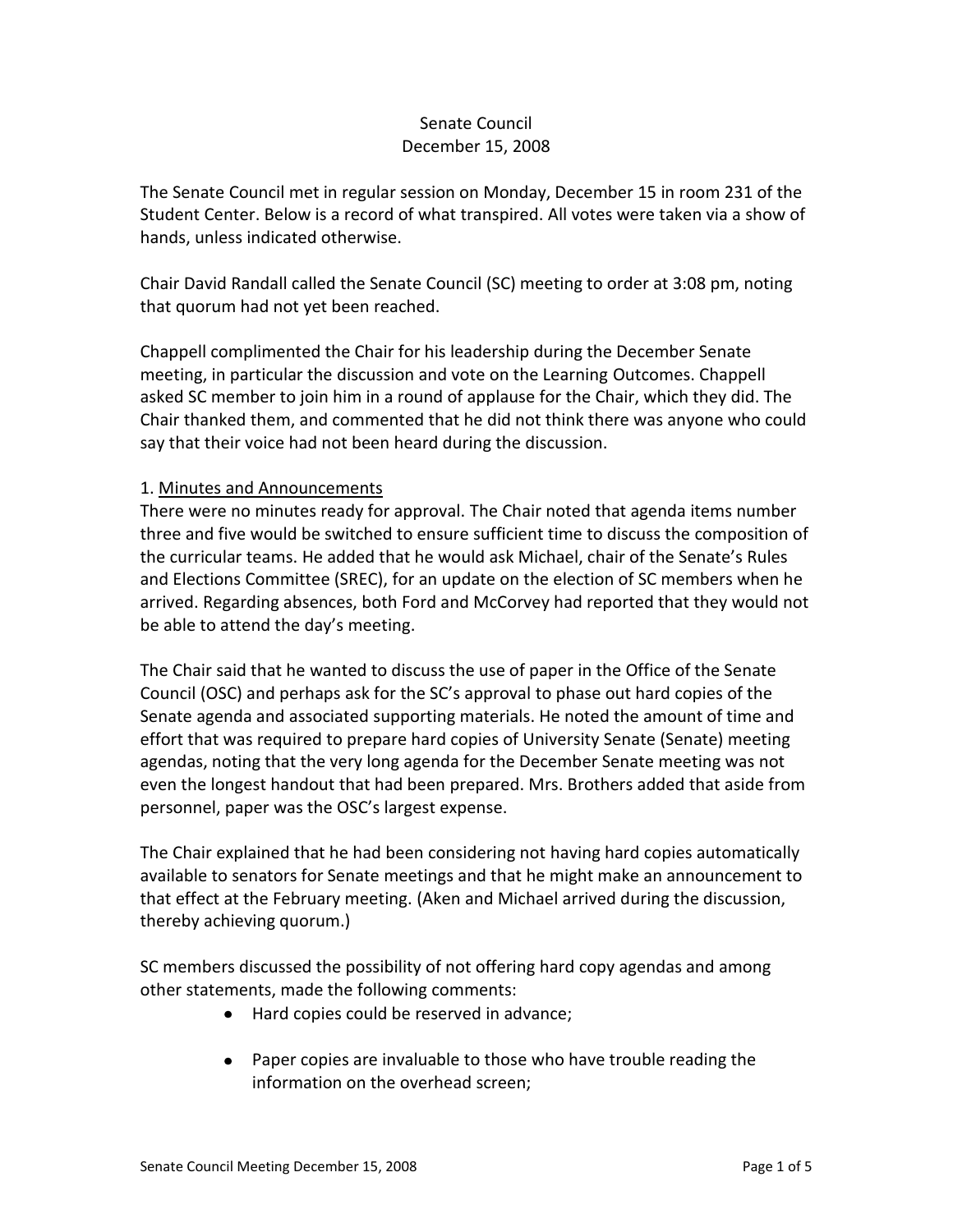- If senators brought their own copies, it could force those who  $\bullet$ procrastinate doing the reading to come prepared, instead of reading the proposals moments before discussion;
- Doing away with hard copies would make it more difficult for senators to follow along with the meeting and would decrease both participation and attendance, even though it would save paper and decrease paper costs;
- Senators without hard copies could follow along on laptops, since the W. T. Young Library Auditorium has a wireless internet connection;
- Senators could be encouraged to provide their own copies, and let the OSC know that a copy was not needed;
- The paper copies are helpful for taking notes and jotting down thoughts and possible wording for motions.

It was ultimately decided that senators would be asked to notify Mrs. Brothers if they wanted to reserve a hard copy. Mrs. Brothers said that she would also post a PDF of the agenda handout at

[http://www.uky.edu/USC/New/university\\_senate/agendas/index.htm](http://www.uky.edu/USC/New/university_senate/agendas/index.htm) with the online agenda, to make it easier for senators to print a copy of the agenda.

In response to a question from the Chair, Michael reported that the newly elected SC members were Jane Jensen, Tom Kelly and Shelley Steiner. Michael noted that he [Michael] was the only SC member who was actually leaving as of December 31; the other two members who would normally have rolled off were Aken and Randall, who will remain on the SC by virtue of their officer positions.

### 2. Election of Senate Council Officers

The Chair asked Michael to preside for the duration of the agenda item on officer elections, because the Chair was standing for re-election; Michael agreed.

Chair Michael explained that there were two candidates for the position of chair, Randall and Wood, and one candidate for the position of vice chair. He passed out orange ballots for voting and asked Mrs. Brothers to read and tally the votes.

Subsequent to voting, Mrs. Brothers counted the pieces of paper twice and stated that Randall received five votes and Wood received one vote. Chair Michael stated that Randall was reelected to the position of chair.

Chair Michael explained that there was only one candidate for vice chair, Hollie Swanson. Chappell **moved** to accept Swanson's service by acclimation and Piascik **seconded**. A **vote** was taken and the motion **passed** without dissent.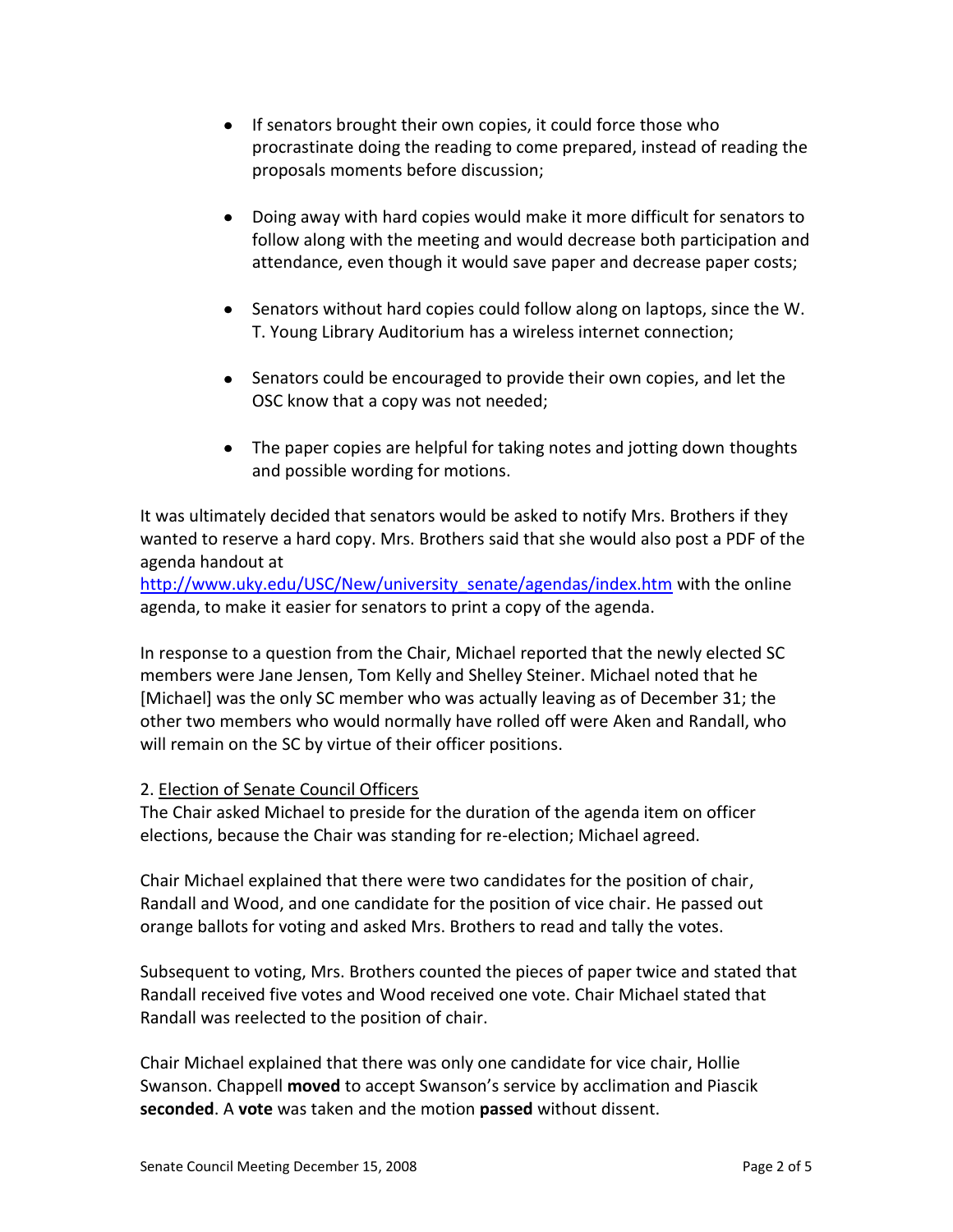Tagavi thanked Michael for his service on the SC and the SREC. Chair Michael said it was again appropriate for Chair Randall to preside.

### Rule Waiver for Student – Repeat Option

The Chair explained that a student had attended UK as a part-time student and graduated with a bachelor's degree, but subsequently learned that he could have used the repeat option and brought up his GPA. [According to the *Senate Rules,* students must utilize a repeat option prior to graduation.]

SC members engaged in a discussion about the request. Wood expressed concern about how utilization of the repeat option after graduation would affect the student's transcript and the Board of Trustees-approved diploma. Additional comments were made, but there was no clear sense of agreement on how to proceed.

Randall suggested that the Reinstatement Committee discuss the request and render a final decision. In the event that the Reinstatement Committee offered a favorable decision, Randall said that unless anyone objected, he would explore options with the Registrar for changing the grade in question; no one registered a concern.

#### 5. Next Steps for Gen Ed

SC members engaged in a very lengthy discussion of the curricular teams (how to compose, actual composition and various aspects of diversity, expected start date, expected results from, planning for continuity from past successes, etc.).

After some time, Tagavi **moved** that the SC accept Provost Subbaswamy's suggestions for the curricular teams and that, after solicitation from senators and the faculty at large, the SC will provide a similar list of names by January 15 and then thereafter immediately reconcile the names solicited by the SC and those solicited by the Provost. Piascik **seconded**.

Wood **offered a friendly amendment** that the list of names would be approved by a vote. Tagavi and Piascik **accepted**. Anderson asked about the need to "accept" the names from Provost Subbaswamy; she suggested "receive," which was **accepted as a friendly amendment** by Tagavi and Piascik.

Provost's Liaison Greissman expressed some concern that waiting until January 15 would delay the process overlong. This thought expanded into a general discussion of the best way to quickly and thoroughly solicit nominations for the SC's portion of the curricular teams.

The Chair said that he would ask Mrs. Brothers to send an email to all senators to solicit names, and that Mrs. Brothers would also compile a master list of nominations for the SC to review. SC members suggested that the email solicitation include a request for not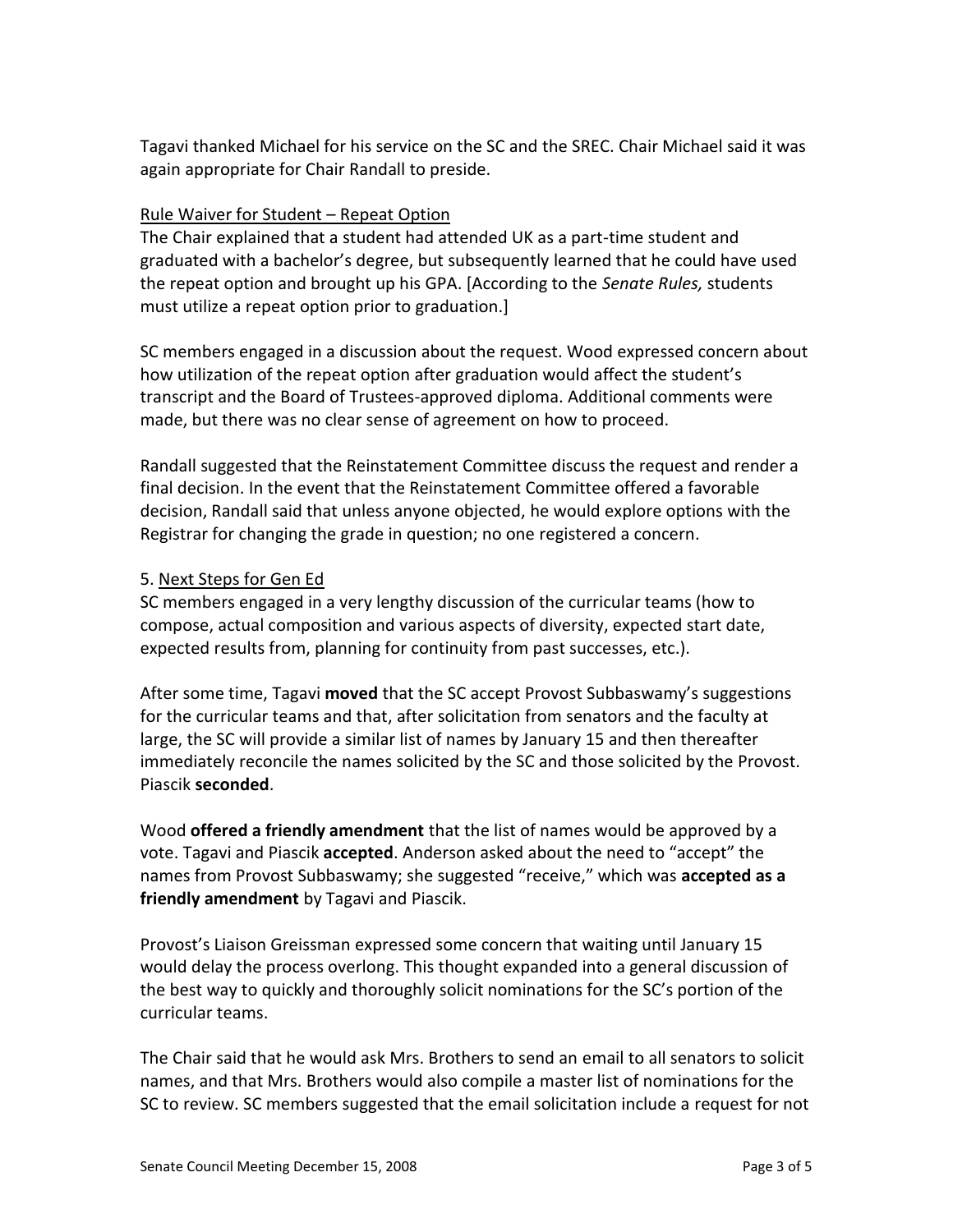just a name, but also for the specific team(s) for which someone was nominated, as well as a very brief rationale.

In deference to concerns about timeliness, Tagavi and Piascik **accepted as friendly** the suggestion to have the names reconciled and finished by January 12.

When discussion wound down, the Chair suggested that a vote be held. A **vote** was held on the **motion** that the Senate Council receive the Provost's suggestions for the curricular teams and that the Senate Council, after solicitation from senators and faculty at large, come up with a similar list of names, and then immediately reconcile the list to be approved by a vote of the full Senate Council on January 12. The motion **passed** without dissent in a voice vote.

Those present agreed that the charge in the letters of appointment to the curricular teams should be looked at, along with who would be named as conveners for each team.

### 3. Preliminary Discussion on Undergraduate College

The Chair explained that he had mistakenly not sent SC members some information that Provost Subbaswamy had asked him to forward to SC members. He asked Greissman to explain more fully.

Greissman said that there had been discussions regarding a possible reorganization of undergraduate education. If any reorganization steps, such as creating an undergraduate college, were to proceed, there would need to be a decision made soon. If a national search were to be taken for a new person to oversee undergraduate education, it would have to be done to allow a candidate to begin on July 1. Greissman explained that Provost Subbaswamy wanted there to be sufficient time to pursue options in a deliberative yet efficient manner. As such, he was requesting formal feedback from the SC to help him determine whether and/or how to move forward with restructuring undergraduate education. If a decision to move forward were made, Greissman added that the Provost would prepare a formal proposal for vetting by the SC and by the full Senate.

Greissman answered a few questions from SC members. He commented that in looking at UK's benchmarks, there might be a better way of organizing undergraduate education and serving UK's undeclared and exploratory students. A small committee convened by the Provost prepared an eight-page report on possible alternative administrative structures for undergraduate education, which is what Provost Subbaswamy wanted SC members to review.

Greissman asked that input be submitted by the SC shortly after returning from the winter holidays.